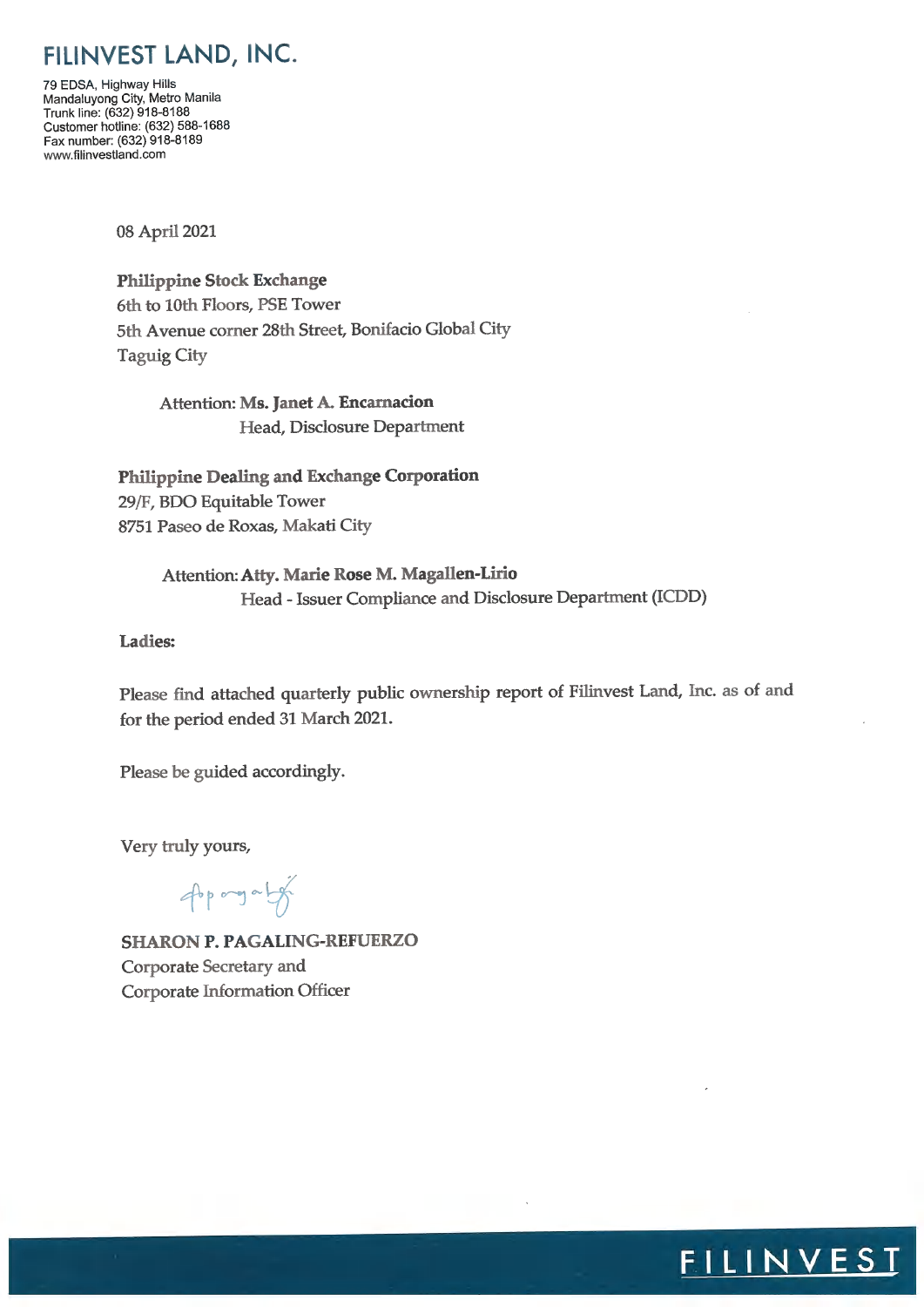## **FILINVEST LAND INC.**

**Computation of Public Ownership as of March 31, 2021**

|                                                                                                                       |                          |        | <b>Common Shares</b>                            | <b>Number of Shares</b><br>any other<br>class/type of<br>shares (if any) | Total                                           |
|-----------------------------------------------------------------------------------------------------------------------|--------------------------|--------|-------------------------------------------------|--------------------------------------------------------------------------|-------------------------------------------------|
| Number of Issued Shares<br>Less: Number of Treasury Shares (if any)<br><b>Number of Issued and Outstanding Shares</b> |                          |        | 24,470,708,506<br>220,949,000<br>24,249,759,506 |                                                                          | 24,470,708,506<br>220,949,000<br>24,249,759,506 |
|                                                                                                                       | % to total<br>I/O Shares |        | Common<br><b>Shares</b>                         | any other<br>class/type of<br>shares (if any)                            | Total                                           |
| <b>Directors</b>                                                                                                      |                          |        |                                                 |                                                                          |                                                 |
| *L. Josephine Gotianun-Yap                                                                                            |                          |        |                                                 |                                                                          |                                                 |
| Direct<br>$Indirect$ (thru $\qquad$ )                                                                                 | 0.0317 %<br>0.1014%      |        | 7,694,934<br>24,577,345                         | 0<br>0                                                                   | 7,694,934<br>24,577,345                         |
| Michael Edward T. Gotianun                                                                                            |                          |        |                                                 |                                                                          |                                                 |
| Direct                                                                                                                | 0.0463%                  |        | 11,235,928                                      | 0                                                                        | 11,235,928                                      |
| Indirect (thru $\_\_\_\_\_\$ )                                                                                        | $\overline{a}$           | %      | 0                                               | 0                                                                        | 0                                               |
| Jonathan T. Gotianun<br>Direct                                                                                        | 0.0000 %                 |        | 61                                              | 0                                                                        | 61                                              |
| Indirect (thru Chriszen Holdings, Inc.'s FLI shares)                                                                  | 0.0001 %                 |        | 23,000                                          | $\mathbf 0$                                                              | 23,000                                          |
| Indirect (thru Berit Holdings Corp.'s FLI shares)                                                                     | $0.0006$ %               |        | 145,688                                         | 0                                                                        | 145,688                                         |
| Indirect (thru Akidagain Holdings, Inc.'s FLI shares)                                                                 | 0.0002 %                 |        | 56,688                                          | 0                                                                        | 56,688                                          |
| Efren C. Gutierrez                                                                                                    |                          |        |                                                 |                                                                          |                                                 |
| Direct                                                                                                                | 0.0001 %                 |        | 13,083                                          | 0                                                                        | 13,083                                          |
| Indirect (thru ______)<br>Francis Nathaniel C. Gotianun                                                               |                          | %      | $\mathbf 0$                                     | 0                                                                        | 0                                               |
| Direct                                                                                                                | 0.0001                   | %      | 32,518                                          | 0                                                                        | 32,518                                          |
| $Indirect$ (thru $\qquad$ )                                                                                           | $\overline{\phantom{a}}$ | %      | 0                                               | $\Omega$                                                                 | 0                                               |
| Nelson M. Bona                                                                                                        |                          |        |                                                 |                                                                          |                                                 |
| Direct                                                                                                                | 0.0000 %                 |        | 1                                               | 0                                                                        | 1                                               |
| Indirect (thru ______)                                                                                                |                          | $\%$   | $\mathbf 0$                                     | $\Omega$                                                                 | 0                                               |
| Val Antonio B. Suarez<br>Direct                                                                                       | 0.0000 %                 |        | 1                                               | 0                                                                        | 1                                               |
| Indirect (thru ______)                                                                                                |                          | $\%$   | $\Omega$                                        | 0                                                                        | 0                                               |
| Ernesto S. De Castro                                                                                                  |                          |        |                                                 |                                                                          |                                                 |
| Direct                                                                                                                | 0.0000 %                 |        | 1                                               | 0                                                                        | 1                                               |
| Indirect (thru _______)                                                                                               |                          | ℅      | $\Omega$                                        | 0                                                                        | 0                                               |
| Gemilo J. San Pedro                                                                                                   |                          |        |                                                 |                                                                          |                                                 |
| Direct<br>Indirect (thru ______)                                                                                      | 0.0000 %                 | %      | 1<br>$\Omega$                                   | 0<br>0                                                                   | 1<br>0                                          |
| Sub-total                                                                                                             | $0.1805$ %               |        | 43,779,249                                      | 0                                                                        | 43,779,249                                      |
| <b>Officers</b>                                                                                                       |                          |        |                                                 |                                                                          |                                                 |
| Mercedes T. Gotianun - Chairperson Emerita                                                                            |                          |        |                                                 |                                                                          |                                                 |
| Direct                                                                                                                | 0.0000 %                 |        | 1                                               | 0                                                                        | 1                                               |
| $Indirect$ (thru $\qquad$ )                                                                                           |                          | ℅      | $\mathbf 0$                                     | $\Omega$                                                                 | $\overline{0}$                                  |
| Jonathan T. Gotianun - Chairman                                                                                       |                          |        |                                                 |                                                                          |                                                 |
| Direct<br>$Indirect$ (thru $\qquad$ )                                                                                 |                          | %<br>℅ | 0<br>0                                          | 0<br>0                                                                   | 0<br>0                                          |
| L. Josephine Gotianun-Yap - President & Chief Executive Officer                                                       |                          |        |                                                 |                                                                          |                                                 |
| Direct                                                                                                                |                          | ℅      | 0                                               | 0                                                                        | 0                                               |
| Indirect (thru )                                                                                                      |                          | ℅      | $\Omega$                                        | 0                                                                        | 0                                               |
| Tristaneil D. Las Marias - Executive Vice President and                                                               |                          |        |                                                 |                                                                          |                                                 |
| <b>Chief Strategy Officer</b><br><b>Direct</b>                                                                        |                          | %      | 0                                               | 0                                                                        | 0                                               |
| $Indirect$ (thru $\qquad$ )                                                                                           |                          | %      | 0                                               | $\Omega$                                                                 | 0                                               |
| Ana Venus A. Mejia - First Senior Vice President, Treasurer,                                                          |                          |        |                                                 |                                                                          |                                                 |
| Chief Finance Officer and Compliance Officer                                                                          |                          |        |                                                 |                                                                          |                                                 |
| <b>Direct</b>                                                                                                         |                          | ℅      | 0                                               | 0                                                                        | 0                                               |
| Indirect (thru                                                                                                        | 0.0008                   | %      | 200,000                                         | 0                                                                        | 200,000                                         |
| Sharon P. Pagaling-Refuerzo - Vice President, Corporate Secretary<br>and Corporate Information Officer                |                          |        |                                                 |                                                                          |                                                 |
| Direct                                                                                                                |                          | %      | 0                                               | 0                                                                        | 0                                               |
| Indirect (thru $\_\_\_\_\_\$ )                                                                                        |                          | ℅      | 0                                               | 0                                                                        | 0                                               |
| Harriet C. Ducepec - First Vice President and Chief Risk Officer                                                      |                          |        |                                                 |                                                                          |                                                 |
| Direct                                                                                                                |                          | %      | 0                                               | 0                                                                        | 0                                               |
| $Indirect$ (thru $\qquad$ )<br>Edgardo C. Raymundo - Chief Audit Executive                                            |                          | ℅      | $\Omega$                                        | 0                                                                        | 0                                               |
| Direct                                                                                                                |                          | %      | 0                                               | 0                                                                        | 0                                               |
| Indirect (thru ___                                                                                                    |                          | ℅      | 0                                               | 0                                                                        | 0                                               |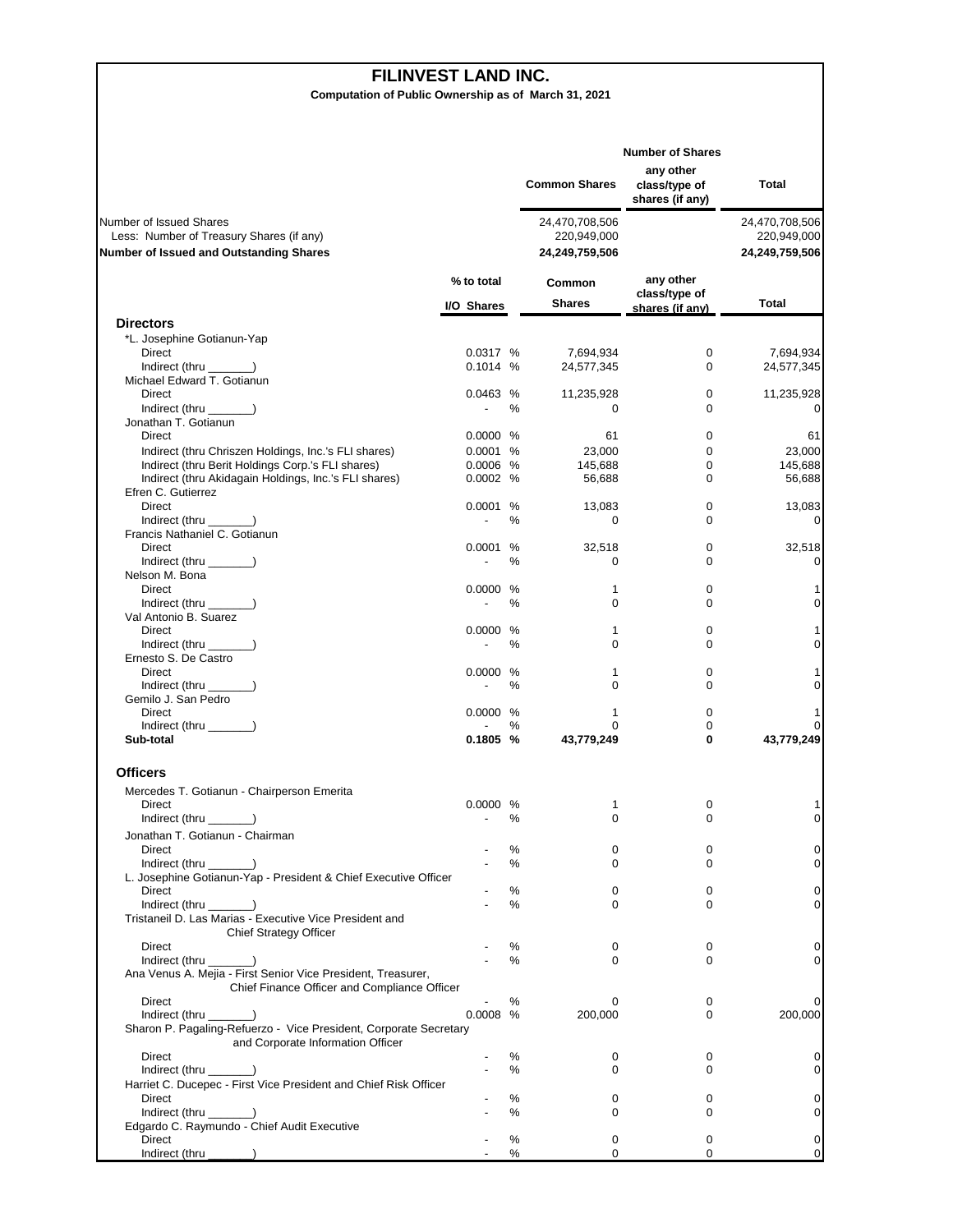| Val Antonio B. Suarez - Lead Independent Director                             |                          |      |                |             |                         |
|-------------------------------------------------------------------------------|--------------------------|------|----------------|-------------|-------------------------|
| Direct                                                                        |                          | %    | 0              | 0           | $\mathsf{O}\xspace$     |
| $Indirect$ (thru $\_\_\_\_\_\$ )                                              |                          | $\%$ | $\Omega$       | $\Omega$    | 0                       |
| Vince Lawrence Abejo - First Senior Vice President and                        |                          |      |                |             |                         |
| Chief Sales and Marketing Officer                                             |                          |      |                |             |                         |
| Direct                                                                        |                          | $\%$ | 0              | $\mathbf 0$ | 0                       |
| Indirect (thru ______)                                                        |                          | %    | 0              | $\mathbf 0$ | 0                       |
| Francis V. Ceballos - Senior Vice President,                                  |                          |      |                |             |                         |
| <b>Business Group Head</b>                                                    |                          |      |                |             |                         |
| Direct                                                                        |                          | %    | 0              | $\mathbf 0$ | 0                       |
| $Indirect$ (thru $\_\_\_\_\_\$ )                                              |                          | %    | 0              | $\mathbf 0$ | 0                       |
| Joselito Fontejon Santos - Senior Vice President                              |                          |      |                |             |                         |
| Head of High Rise Buildings (HRB),                                            |                          |      |                |             |                         |
| Niche Market, Mixed Use and Retail                                            |                          |      |                |             |                         |
| <b>Business</b>                                                               |                          |      |                |             |                         |
| Direct                                                                        |                          | %    | 0              | $\mathbf 0$ | 0                       |
| $Indirect$ (thru $\_\_\_\_\_\_\$ )                                            |                          | %    | 0              | $\mathbf 0$ | 0                       |
| Winnifred H. Lim - Senior Vice President and Chief Technical Planning Officer |                          |      |                |             |                         |
| <b>Direct</b>                                                                 |                          | %    | 0              | $\mathbf 0$ | 0                       |
| $Indirect$ (thru $\_\_\_\_\_\_\$ )                                            | 0.0042%                  |      | 1,026,563      | $\Omega$    | 1,026,563               |
| Luis L. Fernandez - First Vice President and Head, General                    |                          |      |                |             |                         |
| Services                                                                      |                          |      |                |             |                         |
| Direct                                                                        | 0.0168 %                 |      | 4,064,940      | 0           | 4,064,940               |
| Indirect (thru ________)                                                      | $\sim$                   | %    |                | $\Omega$    | 0                       |
| Reynaldo Juanito S. Nieva II - First Vice President,                          |                          |      |                |             |                         |
| <b>Operations Head</b>                                                        |                          |      |                |             |                         |
| Direct                                                                        |                          | %    | 0              | 0           | 0                       |
| Indirect (thru ______)                                                        |                          | %    | 0              | $\mathbf 0$ | 0                       |
| Alexis Avalone Ojeda - First Vice President,                                  |                          |      |                |             |                         |
| Sales Channel Development Head                                                |                          |      |                |             |                         |
| Direct                                                                        |                          | %    | 0              | $\mathbf 0$ | 0                       |
| Indirect (thru $\_\_\_\_\_\_\$ )                                              |                          | $\%$ | $\Omega$       | $\Omega$    | 0                       |
| Sub-total                                                                     | $0.0218$ %               |      | 5,291,504      | 0           | 5,291,504               |
| <b>Principal/Substantial Stockholders</b>                                     |                          |      |                |             |                         |
| Filinvest Devt Corp                                                           |                          |      |                |             |                         |
| Direct                                                                        | 64.6664 %                |      | 15,681,457,022 |             | 15,681,457,022          |
| Indirect (thru)                                                               | 0.2515 %                 |      | 61,000,000     |             | 61,000,000              |
| <b>ALG Holdings Corporation</b>                                               |                          |      |                |             |                         |
| <b>Direct</b>                                                                 | $\overline{\phantom{a}}$ | %    |                |             |                         |
| Indirect (thru _______)                                                       | 1.5522 %                 |      | 376,396,958    |             | 376,396,958             |
| Team Gladiola, Inc.                                                           |                          |      |                |             |                         |
| <b>Direct</b>                                                                 | 0.0158 %                 |      |                |             |                         |
|                                                                               |                          |      | 3,828,000      |             | 3,828,000<br>25,000,015 |
| Indirect (thru _______)                                                       | 0.1031%                  |      | 25,000,015     |             |                         |
| Sub-total                                                                     | 66.5890 %                |      | 16,147,681,995 |             | 16,147,681,995          |
| <b>Affiliates</b>                                                             |                          |      |                |             |                         |
| <b>Direct</b>                                                                 | 0.00%                    |      |                |             | 0                       |
|                                                                               | 0.00%                    |      |                |             | 0                       |
| Indirect (thru _______)<br>Sub-total                                          | 0.00%                    |      |                |             |                         |
| <b>TOTAL</b>                                                                  | 66.79 %                  |      | 16,196,752,748 | 0           | 16,196,752,748          |
|                                                                               |                          |      |                |             |                         |
| Total Number of Shares Owned by the Public                                    |                          |      | 8,053,006,758  |             | 8,053,006,758           |